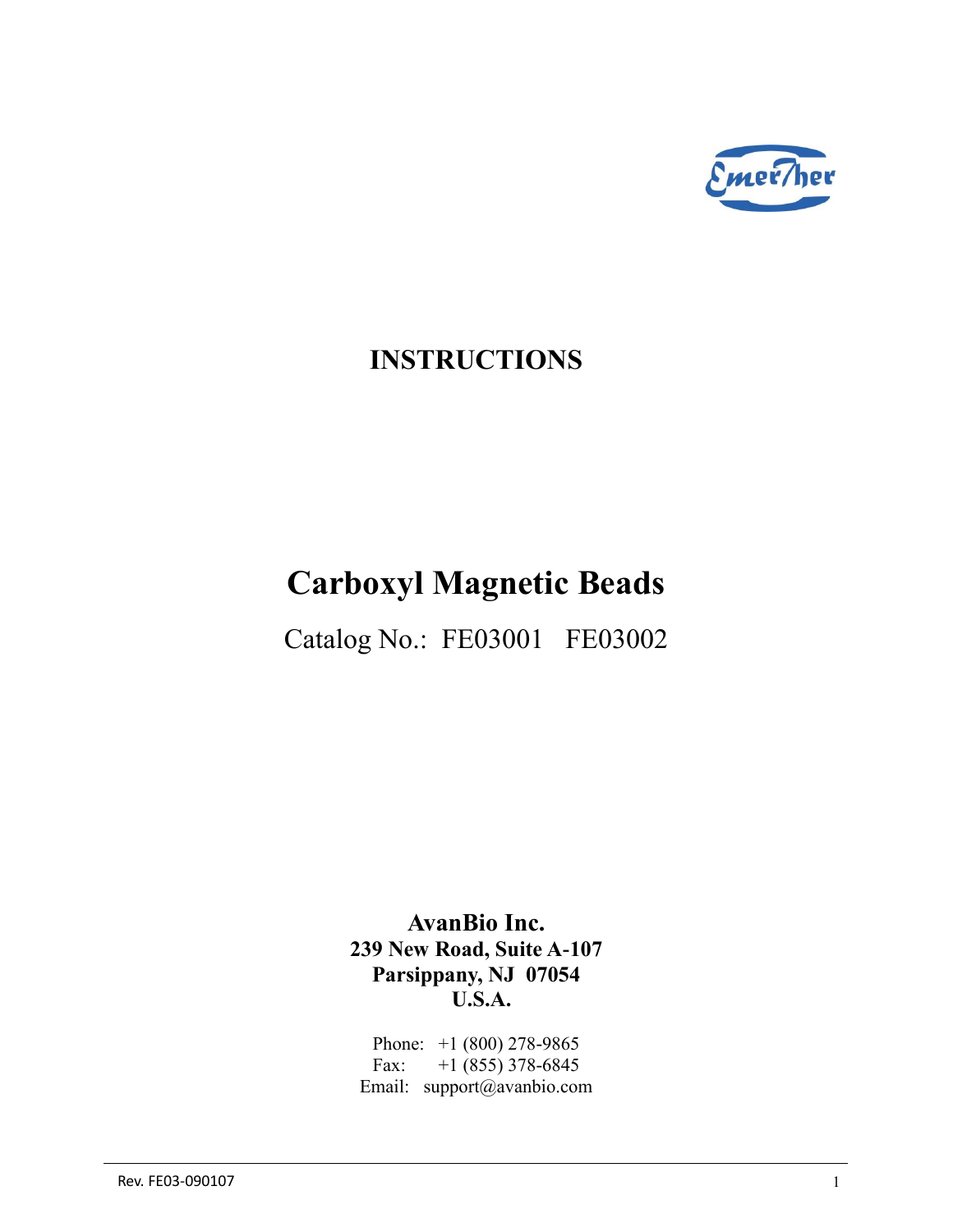# 【**Introduction**】

EmerTher® Carboxyl Magnetic Beads are nano-superparamagnetic beads coated with carboxylic acid functional groups, which can be activated (e.g. using EDC and NHS/sulfo-NHS) and then reacts with amines on nucleic acid, protein, antibodies or other molecules to form stable amide linkages. After that, the beads can be separated from the solution using magnet for downstream experiments, such as enzymatic reactions or immunopurification of other large molecules.

#### 【**Product Specifications**】

**Diameter:** 500 nm **Magnetic response rate:** >30 emu/g **pH** stability: 4-12  **Solvent**: 20% ethanol **Binding capacity**: 10-100 µg protein per mg carboxyl magnetic beads

### 【**Product Content**】

| <b>Catalog Number</b> | Conc. (mg/ml) | Volume (ml) | <b>Amount of Beads (mg)</b> |
|-----------------------|---------------|-------------|-----------------------------|
| FE03001               |               |             |                             |
| FE03002               | 00            |             | 00،                         |

# 【**Storage**】

Shipped at room temperature. Stored at 2-8°C, 2 years

# 【**Coupling Protocol**】

The following protocol provides general guidelines for coupling of proteins or antibodies to EmerTher carboxyl magnetic beads. The protocol is scalable. Optimization of the coupling conditions (protein concentration, bead concentration, coupling buffer, pH, and incubation time) for the ligand of interest is recommended. Other general activation protocols are also applicable.

#### **A. Notes:**

- 1. Amine-containing buffers (e.g., Tris and glycine) inhibit coupling of protein to the magnetic beads. If protein is dissolved in a buffer containing primary amine, remove the interference in the buffer using dialysis or desalting.
- 2. The optimal protein concentration should be optimized. Too low a protein concentration may result in bead crosslinking. For coupling of expensive antibodies that may not be available in enough quantity to reach the desired concentrations, another protein (i.e., BSA) may be added to take up remaining reactive sites.
- 3. Do not freeze, dry, or centrifuge at a high speed during use or storage of beads. Otherwise, this may decrease the binding capacity of the beads.

#### B. **Additional materials required**:

- 1. Activation Buffer: 50 mM MES, pH 7.0
- 2. Coupling Buffer: 150 mM NaCl, 0.01% Tween-20, 50 mM MES, pH 7.0
- 3. Sulfo-NHS and EDC
- 4. Blocking Buffer: 150 mM NaCl, 0.01% Tween-20, 100 mM Tris-HCl, pH 7.0
- 5. Protein solution: Dissolve protein in 0.5 ml of Coupling Buffer. Protein concentration is typically 1-10 mg/mL.
- 6. A magnetic stand and a rotator